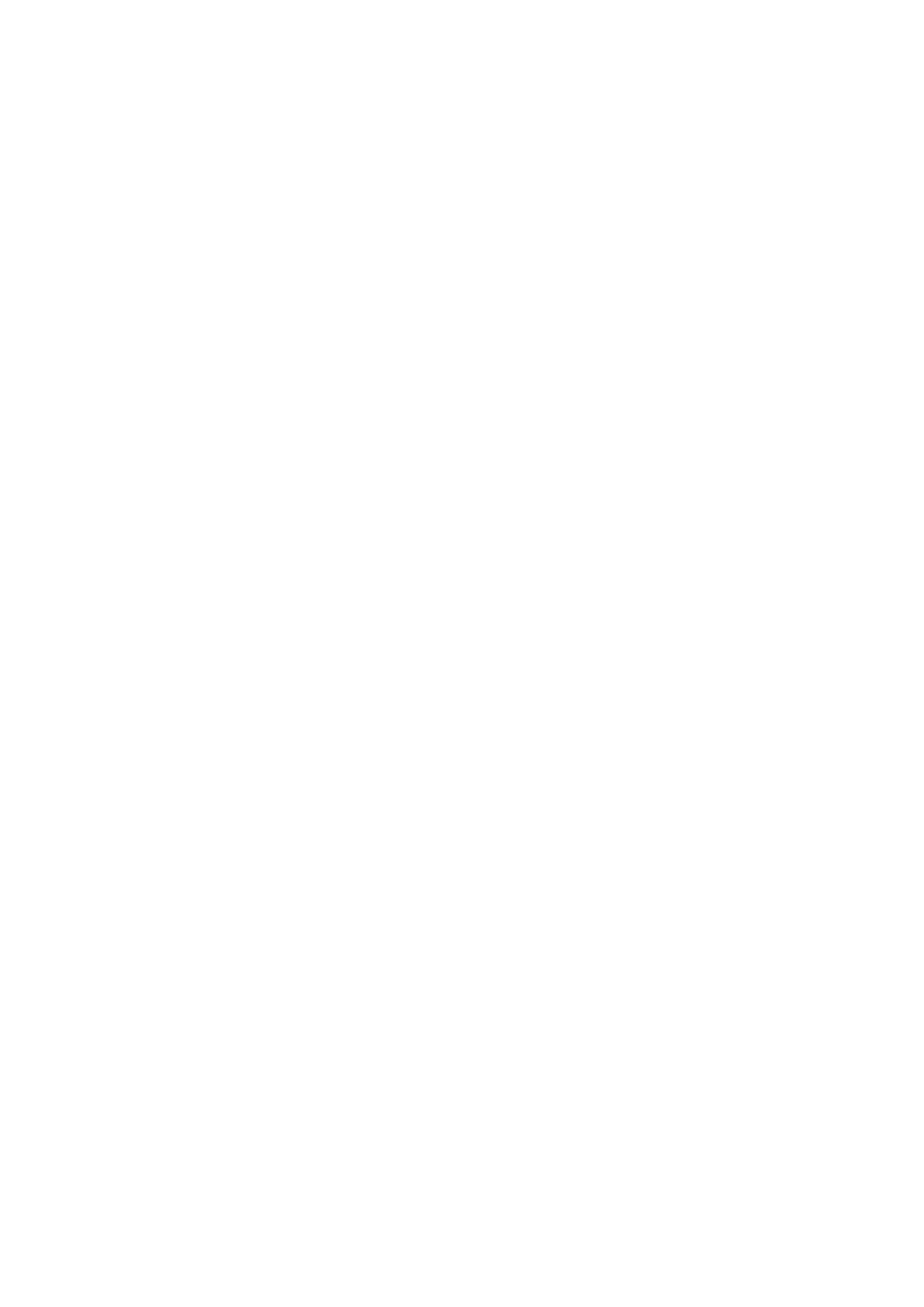# **Painting**

Pigments have been selected for quality, drying times, low toxicity, affordability and suitability to syllabus projects.

These pigments are appropriate for cast works, many still life projects and are a reliable and flexible flesh palette.

Additional and optional pigments will be discussed individually when required for advanced projects. Alternatives are defined where possible unless a specific hue is required. OH Raw Umber is not as green as other raw umbers, so works best for a warm/cool grisaille project.

| Langridge      | WN (Not winton) | <b>Art Spectrum</b> | <b>Old Holland</b> |
|----------------|-----------------|---------------------|--------------------|
| Titanium White | Titanium White  | Titanium White      | Titanium White     |
| Mars Black     |                 |                     |                    |
|                |                 |                     | Raw Umber          |

#### *Grisaille/warm-cool projects*

### *Limited/Zorn Palette projects*

| Langridge           | <b>WN</b> (Not winton)<br><b>Art Spectrum</b> |                                                                          | <b>Old Holland</b>                                        |  |
|---------------------|-----------------------------------------------|--------------------------------------------------------------------------|-----------------------------------------------------------|--|
|                     | <b>Ivory Black</b>                            | <b>Ivory Black</b>                                                       | <b>Ivory Black</b>                                        |  |
| <b>Yellow Oxide</b> | <b>Yellow Ochre Pale</b>                      | <b>Yellow Ochre</b>                                                      | Yellow Ochre light                                        |  |
| Pyrrole Red         | Bright Red(pyrrole)                           | <b>Bright</b><br>Red(discontinued)/Pyrr<br>ole Red/Spectrum<br>Vermilion | Vermillion Extra or<br>Scheveningen Red<br><b>Scarlet</b> |  |

#### *Additional and optional colours and toxic or fugitive replacements*

| Toxic, fugitive or<br>optional | Langridge                        | <b>Art Spectrum</b>                                           | <b>Gamblin</b>        | <b>Old Holland</b>                                 |
|--------------------------------|----------------------------------|---------------------------------------------------------------|-----------------------|----------------------------------------------------|
| Cadmium Red                    | <b>Pyrrole Red</b>               | Pyrrole red                                                   |                       |                                                    |
| Cad Red<br>Light/Vermillion    | Pyrrole<br>Red/orange            | Spectrum<br>Vermillion(naptho<br>I red and arylide<br>yellow) | Napthal Scarlet       | Scheveningen Red<br>Scarlet or<br>Vermillion Extra |
| Cadmium Yellow                 | Dairylide Yellow                 | <b>Spectrum Yellow</b>                                        |                       |                                                    |
| <b>Alizarin Crimson</b>        | Quinacridone<br>Crimson          | Permanent<br>Crimson                                          | Alizarin<br>Permanent | Alizarin Lake<br>Extra(Quinacridon<br>e base)      |
| Cadmium Orange                 | Neon<br>Orange/Pyrrole<br>Orange | Pyrrole orange                                                |                       |                                                    |
| <b>Ultramarine Blue</b>        | <b>Ultramarine Blue</b>          | <b>Ultramarine Blue</b>                                       |                       | <b>Ultramarine Blue</b>                            |
|                                |                                  | <b>Burnt Umber</b>                                            |                       |                                                    |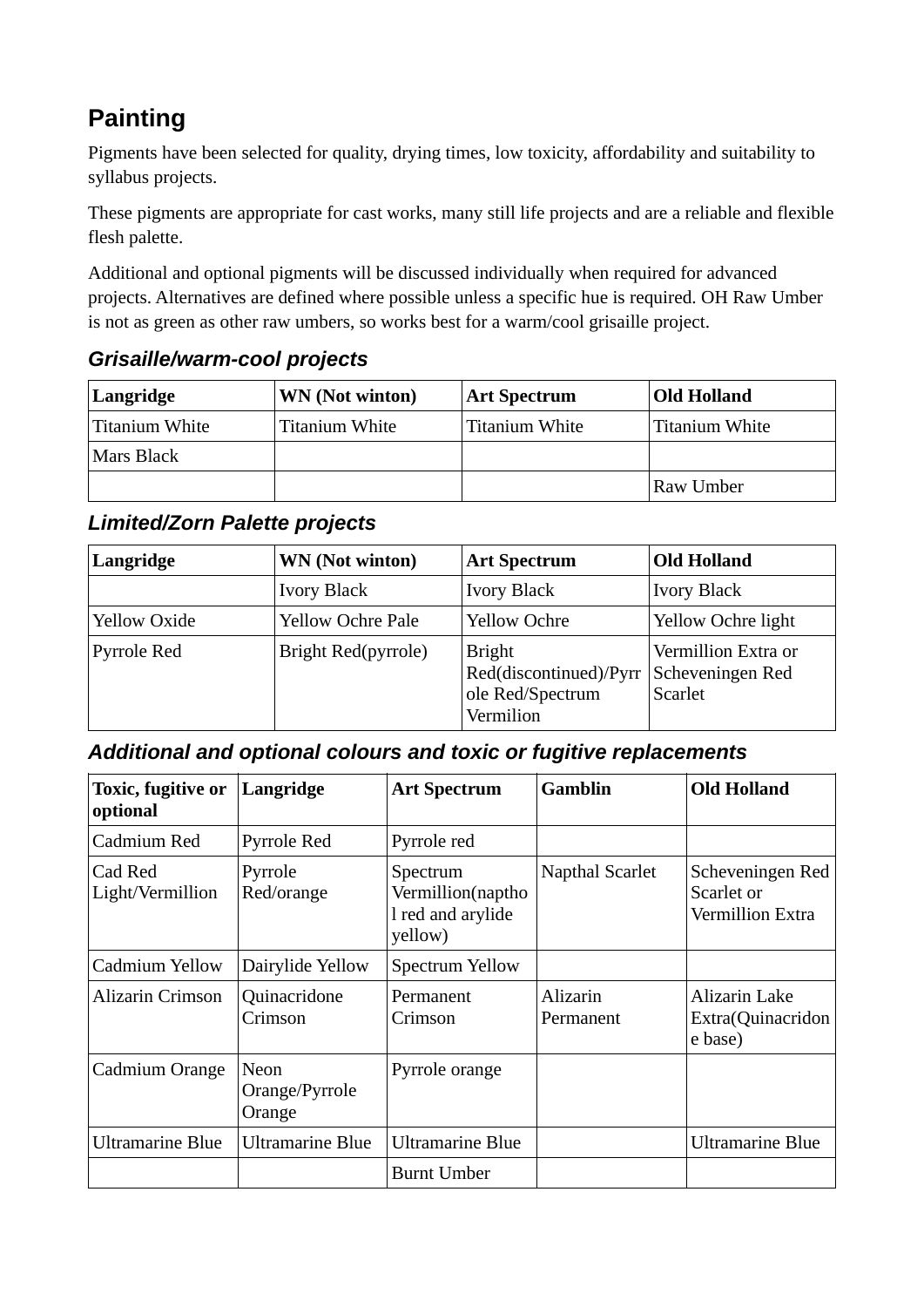## *Optional colours for special projects*

Viridian(Art Spectrum), Terra Verte(Old Holland). Brushes Neef Hog – Flat – Sizes:  $1 * 4$ ,  $2 *$  sizes 6 and 8.

Neef Hog Rounds - at least 1 each of sizes 2, 4 and 6.

Neef 95 Stiff Synthetic(green handle) Brights- at least 1 each of sizes 0, 2, 4 and 6.

Neef 95 Stiff Synthetic(green handle) Rounds - at least 1 each of sizes 1 and 2.